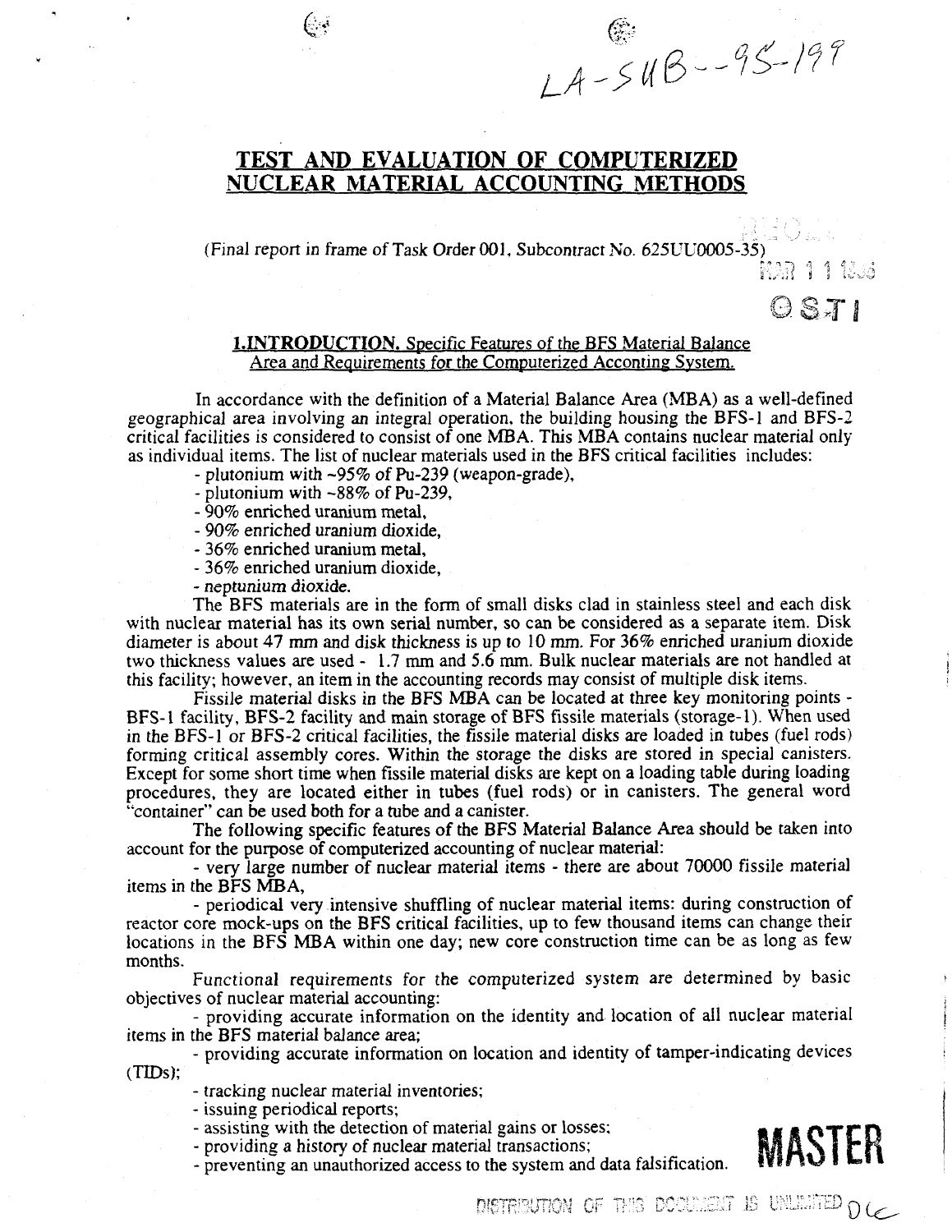# **2. DESCRIPTION OF MATERIAL BALANCE ACCOUNTS.**

The MBA account consists of a storage account and critical facility area accounts. Key monitoring points of the MBA are located at the main storage vault and the BFS-1 and BFS-2 loading tables to monitor transfers. Each account is divided into specific locations so that the nuclear material items can be assigned to a position within a room or to a position in a critical assembly core.

. Each account in the MBA maintains the identification of each plutonium, high-enriched uranium and neptunium fuel disk as well as storage canister within the account area. In addition, the BFS-1 and BFS-2 accounts maintain the identification of tubes used in the critical assemblies and the identification of locations within the cores of the critical assemblies. The fissile material storage account also maintains identification of locations where canisters can be stored. The following accounts are considered for the MBA of the BFS facility:

### Account 1: Fissile Material Storage (Room 1).

This account contains information about the fissile material disks for the BFS-1 and BFS-2 critical assemblies. The disks are stored in stainless steel canisters and each canister is serialized. The accounting system tracks the serial number of each fuel disk in the canister, from which the total amount of fissile material in each canister can be determined. The seal identification number for each canister is also included in the data base. Sometimes canisters of fuel disks are shipped from and received into this MBA. Transfers of fuel disks from the BFS facility to other facilities at IPPE and from those facilities to BFS are made in this account. Fuel disks are received into the storage area and their accounting data are entered into the data base when the canister is opened for verification of its contents. The account data base is updated items are transferred to and from the fissile material storage room.

### Account 2: BFS-1.

This account tracks the fissile material disks as they are transferred from the stainless steel storage canisters to the tubes in the assembly core. When a storage canister is received at the BFS-1, the account data base is updated to reflect canister receipt. This receipt transaction includes recording the canister number, opening the canister, and verifying the fuel disks against the accounting system data. If all of the disks in the storage canister item are used in an experiment, then the storage canister is tracked as an item containing no fissile material. If some of the disks remain in the storage canister or disks from a core tube are added to the canister, then the data in the accounting system for that canister is updated to reflect the new values.

Each position in the core is tracked by the accounting system. When a core tube is loaded with fuel disks, the accounting data for the tube, i.e., tube identification number, identification numbers for all disks, which can be used for calculation of the total amount of fissile material, is input in the accounting system for the location of the tube in the core. When a tube is removed from the core, the accounting data for the core location is changed to reflect the new status. When all or some of the fuel disks are removed from the tube, the data base is changed to reflect the new fissile inventory for the tube.

Ĵ

All changes in the BFS-1 account data base are made from the client terminal located at the loading table.

### Account 3: BFS-2.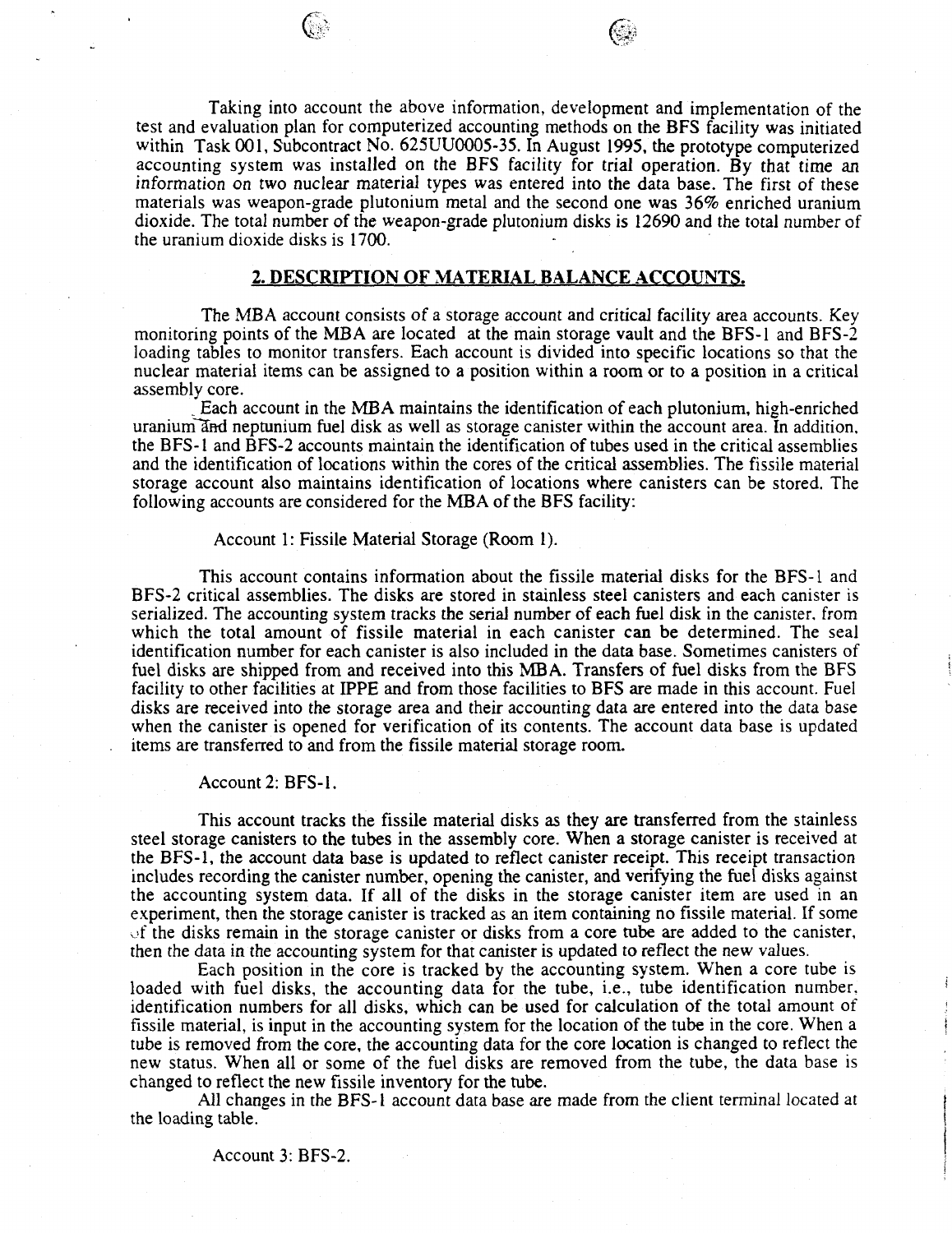The structure for this account is identical to Account 2. However, there is some minor difference between these two accounts. Critical assembly tube locations are identified in the BFS-1 and BFS-2 facilities in different way. In the BFS-1, the tube location is determined by a set of three figures. The first *of* them identifies a sector in the BFS-1 core *(total - six* sectors in the core), the second one is a number of a tube row (starting from the core center), the third one is a number of a tube position in the row. In the BFS-2, the tube location is determined by two figures (coordinates). The first of them is a number of a tube row (in the direction from the BFS-2 control room), the second one is a number of a tube position in this row.

All the corresponding changes in the BFS-2 account data base are made from the client terminal located at the loading table .

Account 4: Fertile Material and Fuel Subassemblies (Room 3)

Fuel subassemblies are treated as individual items with total quantities of reportable nuclear materials. The fertile material disks are placed in canisters. This account will be added at a later date.

Account 5: Thorium (Room 3-1).

The way the thorium items are treated will be defined at a later date.

In addition to characteristics used for tracking an item within the MBA (identifications of specific locations such that nuclear material items can be assigned to a position within the MBA - key monitoring point, container, position of a container in a room or in a critical assembly core), some passport parameters of fissile material disks are kept in the data base of the BFS computerized accounting system. For plutonium disks these are the following parameters:

- serial number of the disk,

- total mass of the disk,

- total mass of plutonium in the disk,

- isotopic composition of plutonium.

As for the disks of uranium dioxide, the passport characteristics kept in the data base for each item include:

- a serial number of the disk;

- total mass of the disk;

- mass of uranium dioxide in the disk;

- mass fraction of uranium in uranium dioxide;

- uranium-235 enrichment.

# **3.HARDWARE ENVIRONMENT. OPERATIONAL AND DEVELOPMENT SOFTWARE**

The BFS computerized accounting system is a network-based one. It runs in a client/server mode. The equipment used in the system includes a computer network consisting of:

a. 1 Server computer system, including peripheral hardware.

The server is located near the control room of the BFS-2 facility outside of the "stone sack" to ensure access during operation of the critical assemblies.

Characteristics of the server computer:

CPU - i486DX4/100 Mhz

BUS - PCI Hard Disk - 1 GB SCSI-2

RAM-32 MB

256K Cache

CD ROM with SCSI-2 Interface

Floppy Drive - 3.5 inch, 1.44 MB

Internal Tape Backup System - Jumbo 250 MB<br>Monitor - 15 inch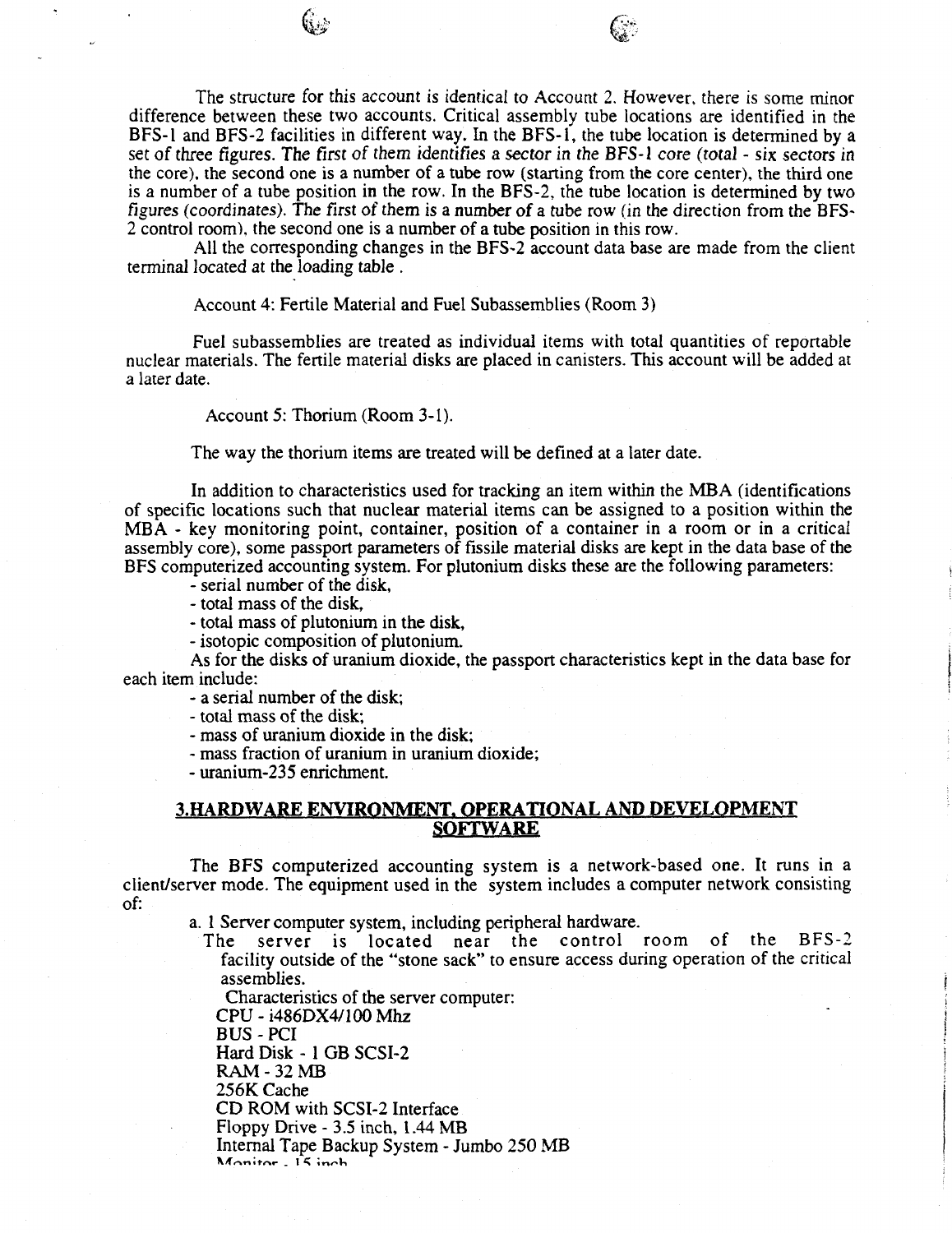Video Board - Diamond Stealth 64 DRAM PCI with 2 MB Microsoft Serial Mouse Network Board - 3COM Etherlink III (3C509-TP) Full Tower Model. Miscellaneous: HP LaserJet 4P (A4 Format) APC Back-UPS 900 3COM LinkBuilder FMS 12-Port TP (3C1627-1)

b. 3 Client computer systems, two of them being located<br>the assembly tables of the BFS-1 and BFS-2 near the assembly tables of the BFS-1 and BFS-2<br>facilities while the third one being in the Fissile facilities while the third one being in the Fissile Material Storage.

Characteristics of the client computers: CPU - i486DX4/100 Mhz BUS-VLB for 486 Hard Disk - 500 MB IDE RAM- 16MB 256K Cache Floppy Drive - 3.5 inch, 1.44 MB Monitor - 15 inch Video Board - Diamond Stealth 64 DRAM with 2 MB Microsoft Mouse Network Board - 3COM Etherlink ffl (3C509-TP). APC Back-UPS 900

Each fissile material disk as well as each canister and each critical assembly tube is serialized and their serial numbers are used for the identification of these items. It is planned that in future bar-codes will be applied to all disks, canisters and critical assembly tubes. However, by the time of the August demonstration, the bar-code technology for fissile material disks was not available at the BFS. The bar-codes were only applied to tubes, canisters and tamper-indicating devices. To read these bar-codes each client computer of the accounting system is provided with a bar-code reader.

The Computer Network Layout of the BFS Accounting System is shown in Annex 1.

Software (Operational) For Server: Microsoft Windows NT Server Version 3.51 - 20 Users Microsoft Access Version 2.0 Cyrillic True Type Fonts for Windows For Client: Microsoft Windows NT Workstation Version 3.51 Microsoft Access Version 2.0 Cyrillic True Type Fonts for Windows (Development) Microsoft Visual Basic Professional Version 4.0

The computerized accounting system core includes the database and software developed for providing major functions of the system. The database of material type and location resides on the server, while the user interface runs on the client. The user interface accesses the server via the network. The computerized accounting system core consists of those functions which provide necessary information requested by the user and which manipulate the database to record information about material transactions inside of the BFS Material Balance Area. Accordingly, the following software modules are included in the core of the computerized accounting system:

- search a location and passport parameters for any single fissile material item selected for the demonstration in the BFS, including a search of an item with some particular serial number or an item from a random sample: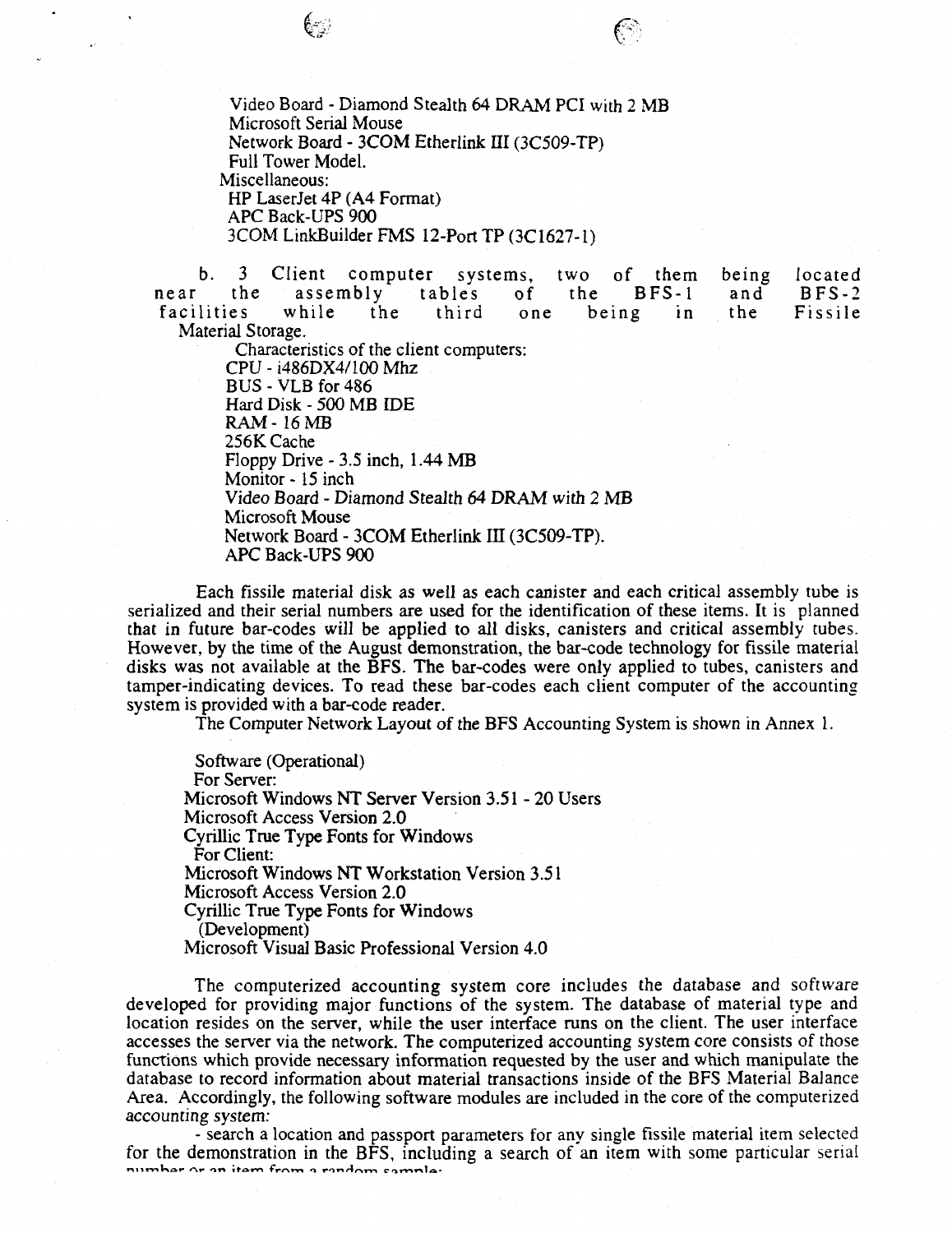- determination of an amount of fissile material in any BFS tube or storage canister, or total amount of fissile material in each of the three key monitoring points in the BFS Material Balance Area;

- search a location and identification of tamper-indicating devices;

- computer generation of a random set of nuclear material items to be taken for inventory verification with indication of location and passport parameters of each item in the sample;

- based on the hypergeometric distribution, computation of a minimum sample size when input parameters are population size, total number of defects in the population (defect rate), maximum allowable number of defects in a sample and confidence level for detecting the given defect rate;

- based on the hypergeometric distribution, computation of point estimates and interval estimates for the total number of defects in the population when input parameters are population size, sample size, number of defects in the sample and confidence interval for the number of defects in the population;

- computation of inventory difference on the basis of measurement results obtained for a random sample of fissile material items and estimation of standard errors of inventory difference on the basis of measurement error variances.

The system relies on users to provide the timely entry (normally in near-real time) of material transactions. Once these transactions are entered by the user, the inventory is updated in real time.

# **4. TEST AND EVALUATION PROCEDURES FOR THE BFS ACCOUNTING SYSTEM.**

The test and evaluation procedures for the BFS computerized accounting system were carried out to check the system capability of performing its major functions as well as to evaluate the accuracy of the data base records on nuclear material items characteristics. The test program was done in three stages. At the first stage, the accuracy of the data base records on passport characteristics of nuclear material items was evaluated. At the second stage the major operational functions of the system were checked. At the third stage the performance of the computerized accounting system was tested on the basis of statistical sampling procedure during the physical inventory taking.

The test and evaluation procedures were planned taking into account such policy dependent parameters as performance requirements for accounting records system and performance requirements for TID records system. The performance requirement for the accounting records system was chosen as an accurate reflection of identity and location for at least 99 % of the items in a given MBA, in accordance with Ref. 1.

For the TID records system, at present there is no performance requirement in Russian regulating documents, so the requirement specified in Ref. 2 (accurate reflection of location and identity of TIDs in at least 99 % of the cases) was considered as a basic one for the demonstration in August 1995.

# 4.1.EVALUATION OF DATA BASE RECORDS FOR ITEM PASSPORT CHARACTERISTICS.

The mentioned in part 2 passport characteristics of fissile material items were entered from a computer keyboard and some human errors were possible during the entering procedure. There are two types of the above mentioned characteristics, and consequences of the errors are different for these two different types.

The first type characteristics are mass values, mass fraction values and enrichment values. The entry errors for these quantities can result in distortions for the fissile material inventory in the Material Balance Area. For each particular kind of fissile material disks (for **oi^ K ptfotnm ^ ttiacf l ninntitio c or a** *A\****ctriKn fro/4 r»oot» c\*-\m o \*v»oo n vitno c ntn/4 ctinHoi\* ^ cfrof»cfri/"\*'"»l**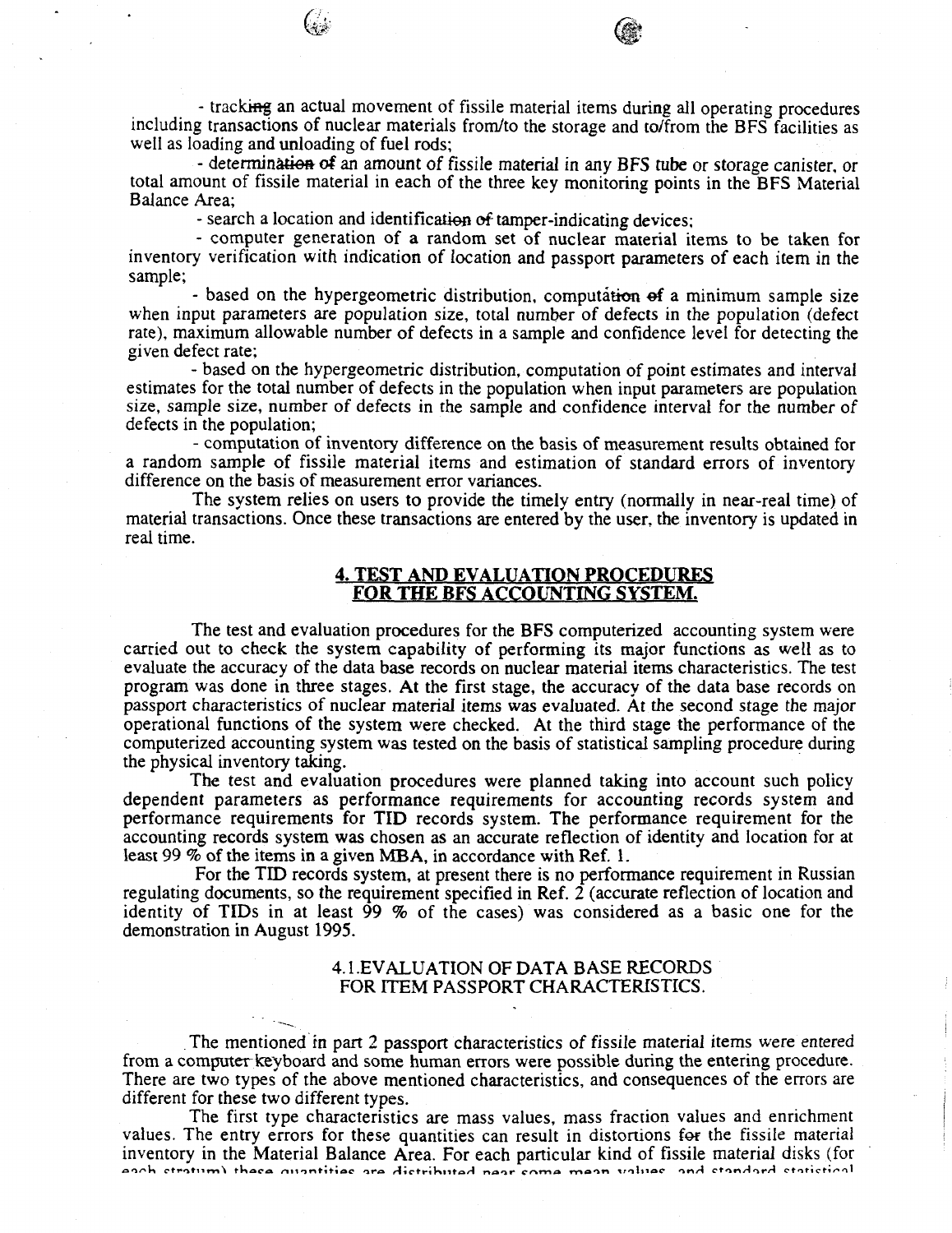approach can be used to characterize such distributions by their calculated means and dispersions. In case of the error occurring during the entering procedure, the resulting wrong value for the respective characteristic of the item is often an outlier, so the error can be detected through the comparison of the distribution's standard deviation with the difference between the item characteristic quantity and mean value of this characteristic for the stratum. This simple statistical procedure was carried out for all the data base records of item passport characteristics.

 $\left(\cdot,\cdot\right)$ 

The characteristics of the second type are serial numbers of the disks. The entry error for the serial number results in a loss of the fissile material item identity in the computerized accounting system. There is no definite distribution of the item serial numbers, so the above mentioned statistical procedure can not be used for checking the serial number entries. For this reason the entered serial numbers in the passport characteristics file were directly compared with those in the passports. In order to do it in a timely and cost-effective manner, a random sample of records in the file of the passport characteristics was verified. The sample size was optimized in such a way to minimize the required efforts while still meeting prescribed criteria.

As it was already mentioned, one of the prescribed criteria for the accounting records system is an accurate reflection of identity and location for at least 99 *%* of the items in a given MBA (less than 1% of defects in the accounting records system total are allowed). Taking into account that the passport data entering procedure was just one of several other possible sources of errors, it was required that number of defects introduced during the passport data entering procedure should be-at least ten times less than the total number of defects in the accounting records system, that means less than 0.1 % of defective records. For a total 14390 records in the data base file of passport characteristics for two fissile materials, not more than 14 records may be defective ones.

The random sample size for verification of the data base records was determined on the basis of the hypergeometric probability density function. For the calculation it was accepted that there should be 95 % confidence level in 99.9 % accuracy of 14390 records. The calculation indicated that such a confidence level requirement could be met if no defective records were found in a random sample of 2773 records. In this sample not only the serial number entries were verified for each record of the sample, but also all other fields of the record. This was justified by the fact, that during the verification of the first type characteristics through the above mentioned statistical procedure some errors may not be detected if they do not change the characteristic quantity significantly and so do not result in an appearance of outliers.

So, the following steps were done for verification of the data base records in the fields with passport characteristics of the first type:

- for each passport characteristic of the first type, the mean value of this characteristic in the fissile material stratum was calculated;

- the standard deviation in the stratum was calculated for each passport characteristic whose mean value was determined;

- for each record the corresponding field values were compared with the field mean value in the stratum and it was checked if the difference between the record value in the field and the field mean value in the stratum was less than three standard deviations;

- in case this difference was more than three standard deviations, comparison with an original of the passport was done to detect a possible mistake;

- mistake corrections were done in the records where defects were detected.

For verification of passport characteristics of the data base records on the basis of random statistical sampling approach, the following procedures were used:

- a random sample of 2773 records was generated by a computer from the total 14390 records and a list of the records to be verified was prepared;

- for each record included in the random sample the comparison with the originals of passports was carried out both in the fields with the passport characteristics of the first type (mass quantities, etc.) and in the fields with the passport characteristics of the second type (serial numbers of fissile material disks).

- point estimates and interval estimates were calculated for the total number of defects in the passport characteristics on the basis of the number of defects detected in the sample.

Possible defects in reading serial numbers of plutonium disks were also detected by comparison of the disk list in the file of passport data with the disk list in the file of locations.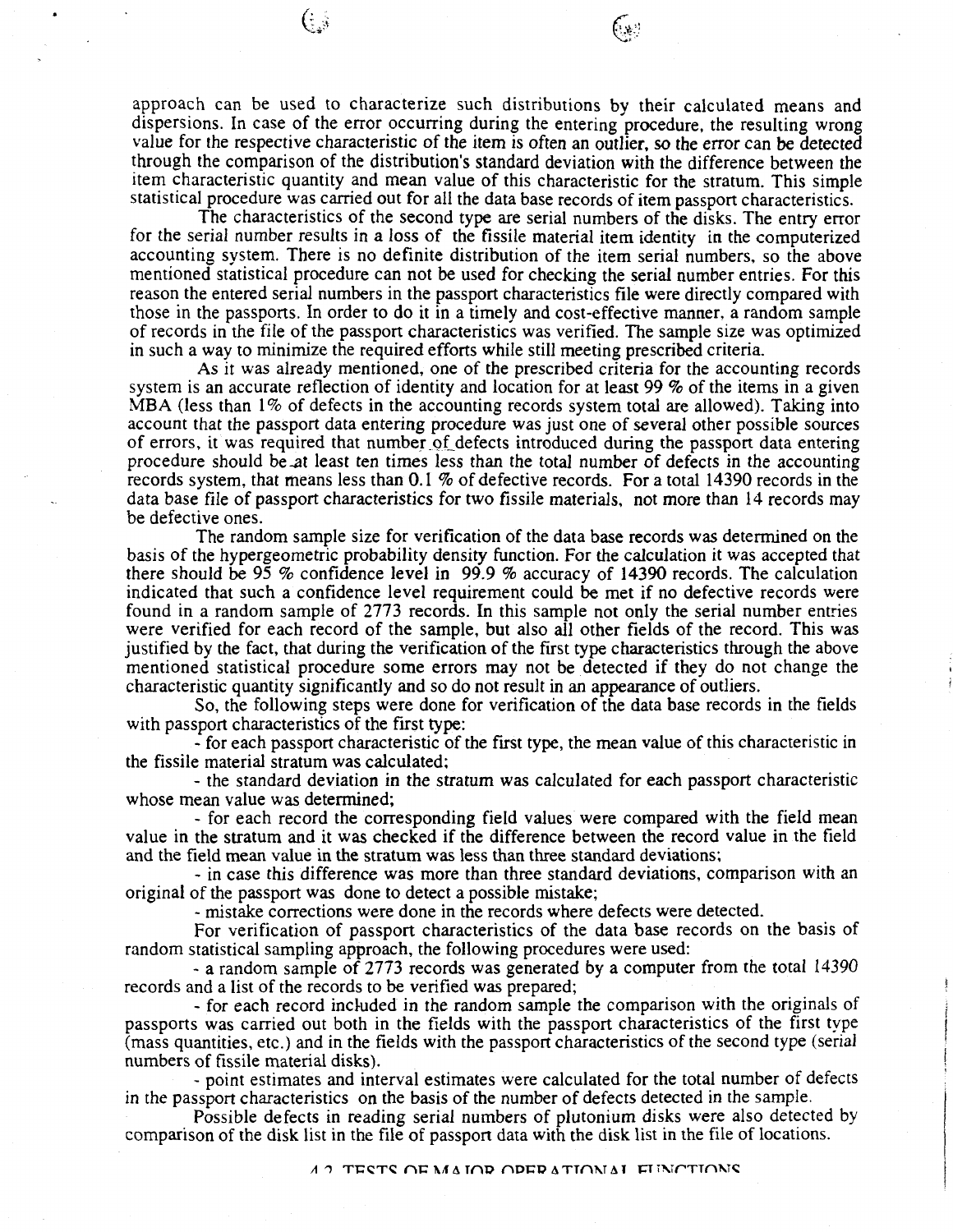### OF THE SYSTEM.

The tests of the major operational functions of the computerized accounting system were carried out after the system was installed in the BFS Material Access Area and all preparations for the system start-up were completed. These preparations included:

- installation of the local computer network consisting of the server (in the server room) and three client computers (at key monitoring points);

- development and installation of software for accounting nuclear material on the BFS facilities;

- completion of the data base file with passport characteristics for each item of the selected two nuclear materials, verification of the passport characteristic records in accordance with procedures presented in part 4.1;

- completion of the data base file with initial locations for all items of the selected two nuclear materials and combining it with the file of passport characteristics;

- completion of the data base file with initial locations of containers (storage canisters or fuel rods) with items of the selected two nuclear materials;

- completion of the data base file with locations of tamper-indicating devices and combining it with the file of container locations;

- development and installation of software for assisting in the physical inventory verification procedures;

- installation of necessary security features preventing unauthorized access to the system and data falsification.

The tests of the major operational functions of the computerized accounting system included the following checks:

- a check of the system's capability to search a location and passport parameters for any single fissile material item selected for the demonstration in the BFS, including a search of an item with some particular serial number or an item from a random sample;

- a check of the system's capability to generate a random sample of nuclear material items for inventory verification with indication of location and passport parameters of each item in the sample;

- a check of the system's capability to obtain an amount of fissile material in any BFS tube or storage canister, or total amount of fissile material in each of the three key monitoring points in the BFS Material Balance Area;

- a check of the system's capability to reflect identity of storage canisters, BFS tubes and tamper-indicating devices by reading their bar codes;

- a check of the system's capability to provide accurate information on location of tamper-indicating devices;

- a check of the system's capability to calculate an item sample size required to verify that the total number of defects in the accounting record system does not exceed some predetermined value with some required probability;

- a check of the system's capability to calculate an inventory difference on the basis of measurement results obtained for a random sample of fissile material items;

- a check of system's security features.

- a check of the system's capability to generate a report on the inventory of the two selected types of nuclear materials.

All the checks indicated above were carried out at first without any handling of fissile materials. Some of these capabilities were checked with canisters and BFS tubes which did not contain any nuclear materials. However, tamper-indicating devices were installed on these canisters and tubes.

# 4.3. PERFORMANCE EVALUATION OF THE COMPUTERIZED ACCOUNTING SYSTEM.

The performance of the computerized accounting system was evaluated during procedures including a real handling of the two selected fissile materials. In this case a special emphasis was laid on an inventory verification of these nuclear materials. During the inventory verification it was possible to compare a real location of any inspected fissile material item with<br>a location indicated for this item in the computatized accounting system, as well as to find out if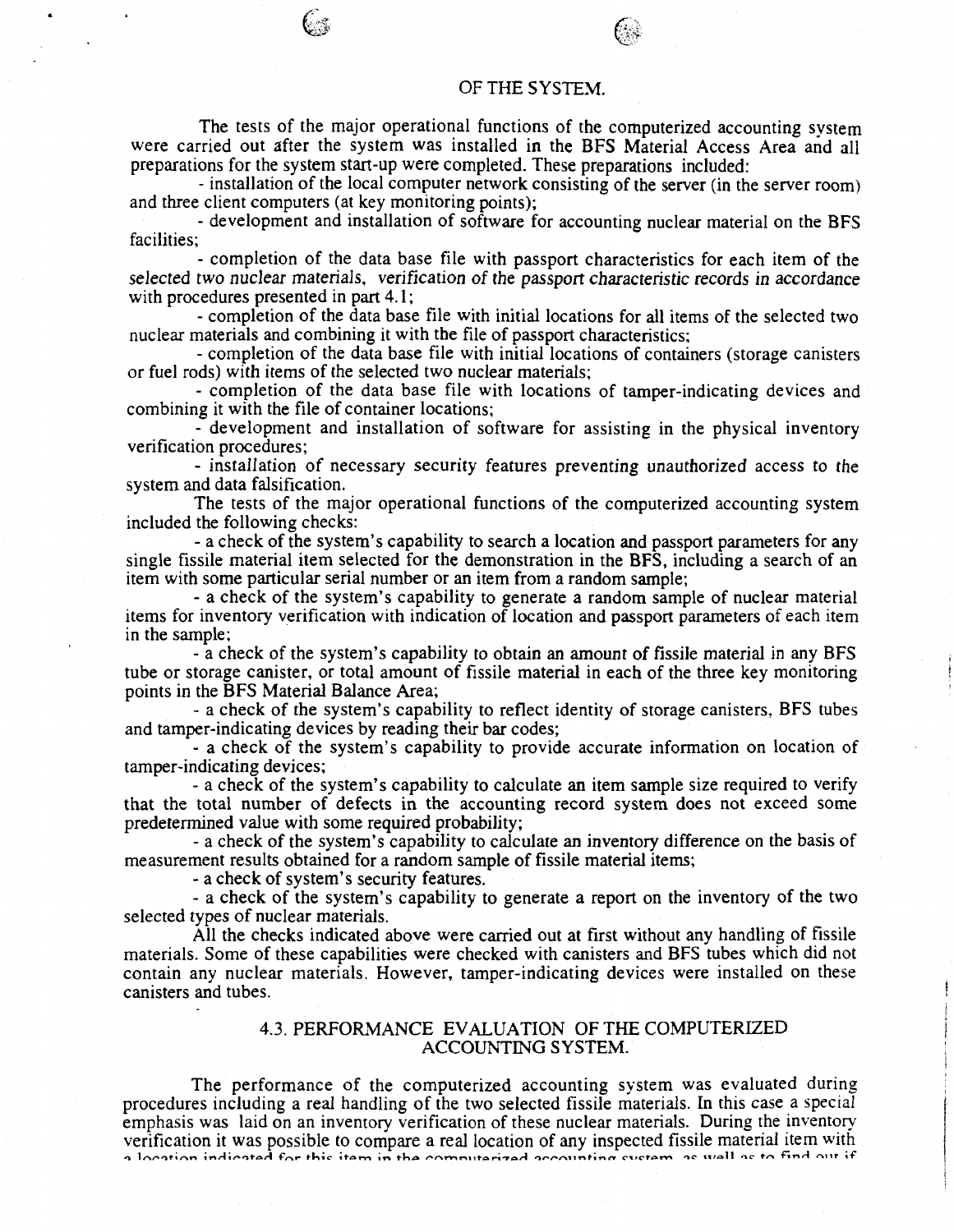the item contains the expected nuclear material and a measured mass of this material in the item corresponds to that indicated in the accounting system.

Since the BFS nuclear material inventory contains too many items to locate and measure in a timely and cost-effective manner, efficiency and practicality of the physical inventory taking required that only a random sample of nuclear material items be inspected and measured. Here again, as in the case of verification of the data base records for item passport characteristics, it was necessary to determine a random sample size which could ensure that some prescribed criteria were met. The major performance requirement for the accounting records system is an accurate reflection of identity and location for at least 99 *%* of the items in a given MBA, so this requirement was used for determination of the sample size. However, during the physical inventory verification, a major objective was also to detect, with some specified probability, a specific minimal quantity of absent material, which presumes random sampling too. So, two random sample sizes were determined and the larger of them was chosen.

The random sample size for the performance evaluation of the computerized accounting system was also determined on the basis of the hypergeometric probability density function. For the calculation, the 90 % confidence level in 99 % accuracy of 14390 records was accepted. The calculation indicated that this confidence level requirement could be met if no defects were found for a random sample of 228 items. This is less than the total sample size determined for the August physical inventory taking from the point of view of detecting an absence of a significant quantity of fissile material (271). In reality 279 items were inspected in August. This larger sample size resulted in an increase of the confidence level in 99 % accuracy up to 93%.

The following procedures were used for the performance evaluation of the computerized accounting system:

- a random sample of fissile material items was generated by a computer with indication by the computerized accounting system of the expected location of each selected disk. After that the following procedures were used for each item:

- discharge of the tube, where the selected disk was expected to be found, from the core of a critical assembly or discharge of the canister from a storage cell;

- verification on the loading table, that the selected disk was really in the tube or the canister, which was indicated in the computerized accounting system as a location for this disk;

- checking by the device for Identification of Fissile Material (IFIM) the type of material of the selected disk and confirmation that the *disks* contained the expected nuclear material;

- measurement of the total mass of the selected disk, comparison of the measurement results with the data in the computerized accounting system;

- measurement of the mass of plutonium (if the item is a plutonium disk), these measurements were only carried out for 29 plutonium disks;

- returning the selected disk into the tube or into the canister, from which it was taken;

- returning the tube with the selected disk to the same position in the core of the critical assembly, from which it was taken, or returning the canister to the same position in the storage, from where it was taken.

For some kinds of defects (if such defects were detected in the sample), point estimations and interval estimations were carried out for the total number of defects in the whole population of the data base records.

In addition to the tests carried out during the PIT, some major functions of the computerized accounting system were tested during trial transactions of nuclear materials from/to the storage and to/from the BFS facilities. The following procedures were used for this purpose:

- unloading a fuel rod from the core, transportation of the fuel rod to the loading table, identification of the rod in the computer data base by reading its bar code;

- identification of the rod TID in the computer data base by reading the TID bar code, removal of a TID from the fuel rod, discharge of fissile material disks to the loading table, entering information about the discharged disks into computer;

- identification of a canister to be sent to the storage by reading its bar code, loading the disks to the canister, entering information about the loaded disks into computer;

- installation of a TID on the canister, identification of this new TID by reding its bar code;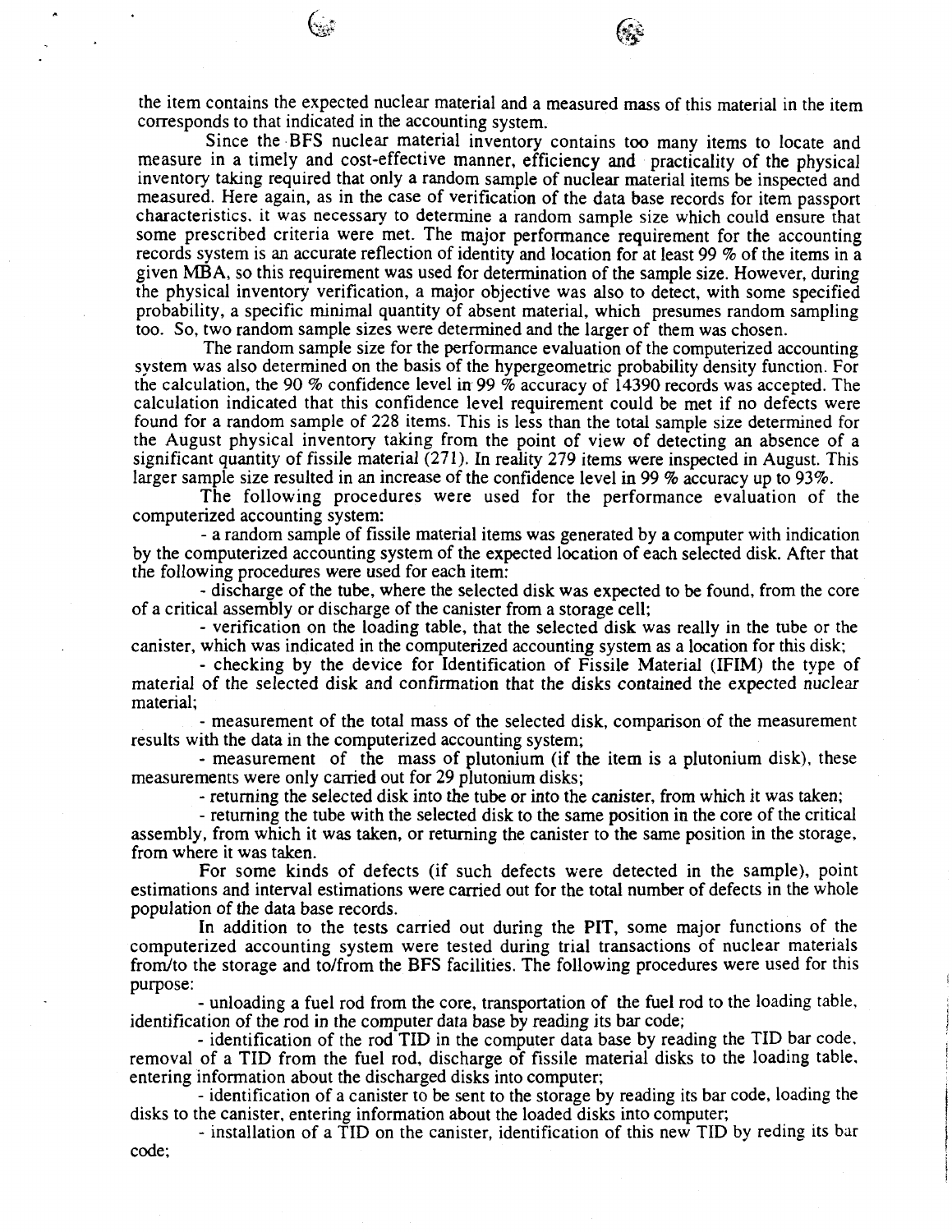- installation of a new TID on the fuel rod, identification of this new TID by reading its bar code, installation of the fuel rod into the core;

- installation of the sealed canister to the transport vehicle, reading its bar code, identification of the vehicle by reading its bar code, start of transportation to the storage;

- arrival of the vehicle to the storage, reading its bar code, identification of the canister in the computer data base by reading its bar code, entering in the computer information about the storage location, where the canister is installed;

- checking by computer the total time for transportation of the disks from the critical facility to the storage.

In similar way the return transaction of fissile material was carried out from the storage to the critical facility for testing the computerized accounting system performance.

# 4.4. PERFORMANCE EVALUATION OF THE TID RECORDS SYSTEM.

The physical inventory taking was also a good opportunity to evaluate the performance of the TID records system. The TIDs are planned to be installed in the future on each canister in the fissile material storage and on each tube in the BFS-1 and BFS-2 facilities. However, by the time of the August demonstration of the physical inventory taking, only 219 TIDs were installed. Most of them (200) were on BFS-1 tubes with weapon-grade plutonium. The performance requirement for the TID records system is an accurate reflection of location and identity of TIDs in at least 99% of the cases. Since the number of the TIDs installed was not very large, a  $100\%$ inspection was carried out instead of the random sampling procedure.

The following procedures were used for the performance evaluation of the TID records system:

- in the storage each sealed canister was taken to the storage client computer and bar codes were read both on the canister and on its TID, by means of special code these data were compared by the computer with data base records and the results of the comparison were displayed on the screen;

- in addition, information about locations of TIDs on containers (tubes of BFS-1 facility and storage canisters) was collected through reading bar codes of containers and TIDs by Intermec Trakker; this information was entered into computer and compared with data base records.

# 5. TEST RESULTS

The tests carried out for data base records provided aa information on probable total number of defects in the data base. Most of the detected defects were corrected during or after the tests. The following results were obtained by different methods:

- the statistical approach based on the comparison of the parameter distribution's standard deviation with the difference between the item characteristic quantity and mean value of this characteristic for the stratum resulted in detection and correction of 31 defects in the passport characteristic file;

- the approach based on checking the random sample of 2773 records resulted in the detection of one defect in entered from a keyboard serial numbers; estimates for the total population of records indicate that most probable number of such defects in 14390 records is 5 and 95% confidence interval is between 0 and 26;

- the approach based on comparison of the disk list in the file of passport data with the disk list in the file of locations indicated that at least 40 items had serial numbers which were not well readable, this could result in wrong data on location of these items;

- the verification of item locations for a random sample of 279 items during the PIT did not reveal any defects of such kind in the sample;

- 13 cases were detected in the sample of 250 Pu disks when the difference between the passport value of the total mass of the item and the measurement result was larger than three measurement error values, this situation should be investigated;

- no defects were found in TID location records.

As for major operational functions of the system, the tests indicated that all necessary<br>functions were available in the system. However, during the transaction procedures some of the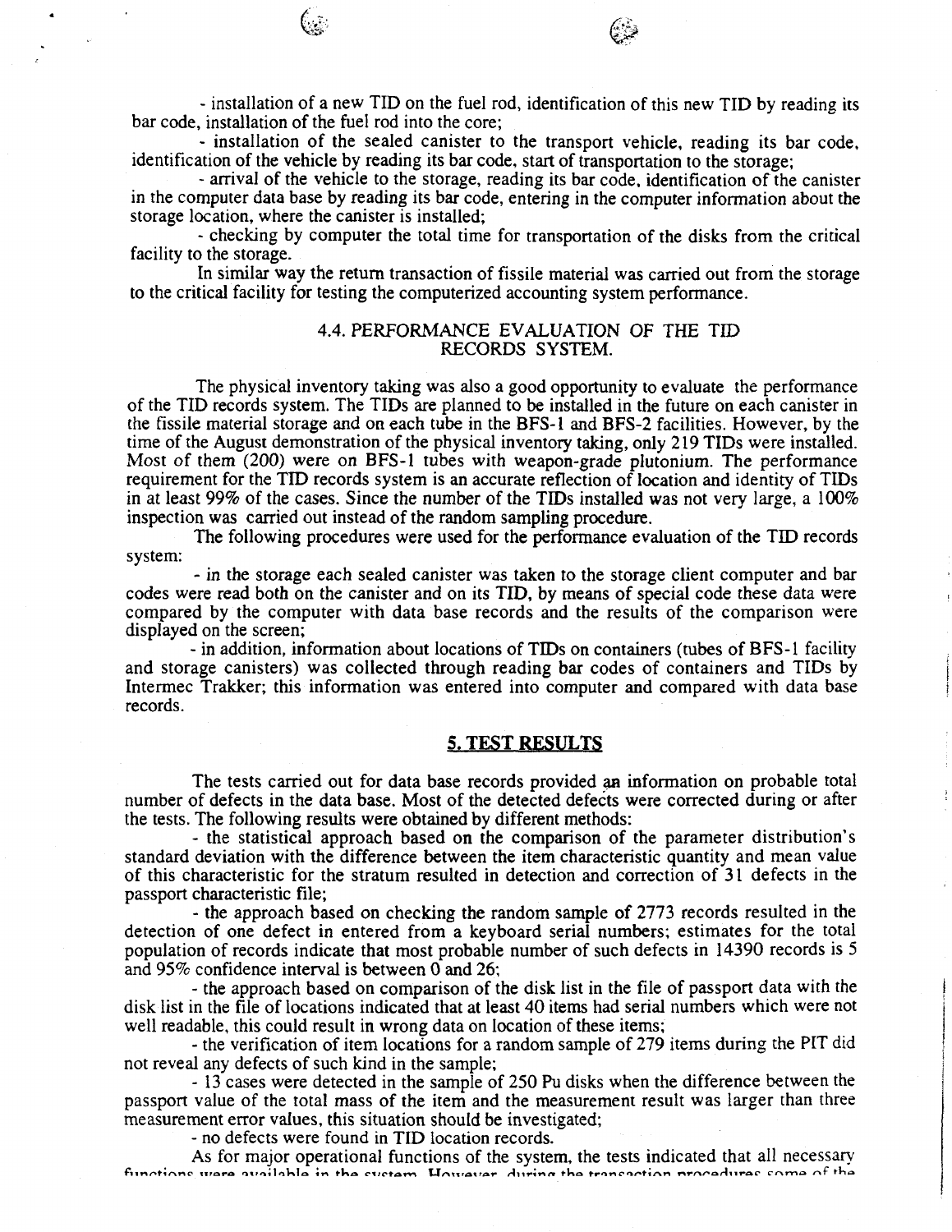fields in the data base were not updated properly. These were fields with operator names, procedure time and date. The necessary corrections are being introduced.

In general it could be concluded that this first step in the implementation of computerized nuclear material accounting methods on the BFS facility could be considered as successful.

# **6. RECOMMENDATIONS**

6.1. The data base of the BFS computerized accounting system should be increased to include all fissile material items in this MBA.

6.2. The software should be improved to provide a possibility to track sealed containers (canisters and fuel rods) with nuclear materials in addition to tracking individual items.

6.3. The system should be tested for routine operational conditions, operational experience should be accumulated and evaluated, maintenance procedures should be established.

6.4. Bar codes need to be applied to fissile material items, necessary changes in the software should be introduced.

6.5. Software for tracking nuclear material movement could be implemented in other MBAs of the IPPE.

### REFERENCES.

1. "Basic Rules for Nuclear Material Accounting and Control", Draft prepared by Gosatomnadzor and Minatom of Russia. 1995.

2. "Control and Accountability of Nuclear Materials." DOE Order 5633.3A, Chapter 1.

# DISCLAIMER

This report was prepared as an account of work sponsored by an agency of the United States Government. Neither the United States Government nor any agency thereof, nor any of their employees, makes any warranty, express or implied, or assumes any legal liability or responsibility for the accuracy, completeness, or usefulness of any information, apparatus, product, or process disclosed, or represents that its use would not infringe privately owned rights. Reference herein to any specific commercial product, process, or service by trade name, trademark, manufacturer, or otherwise does not necessarily constitute or imply its endorsement, recommendation, or favoring by the United States Government or any agency thereof. The views and opinions of authors expressed herein do not necessarily state or reflect those of the United States Government or any agency thereof.